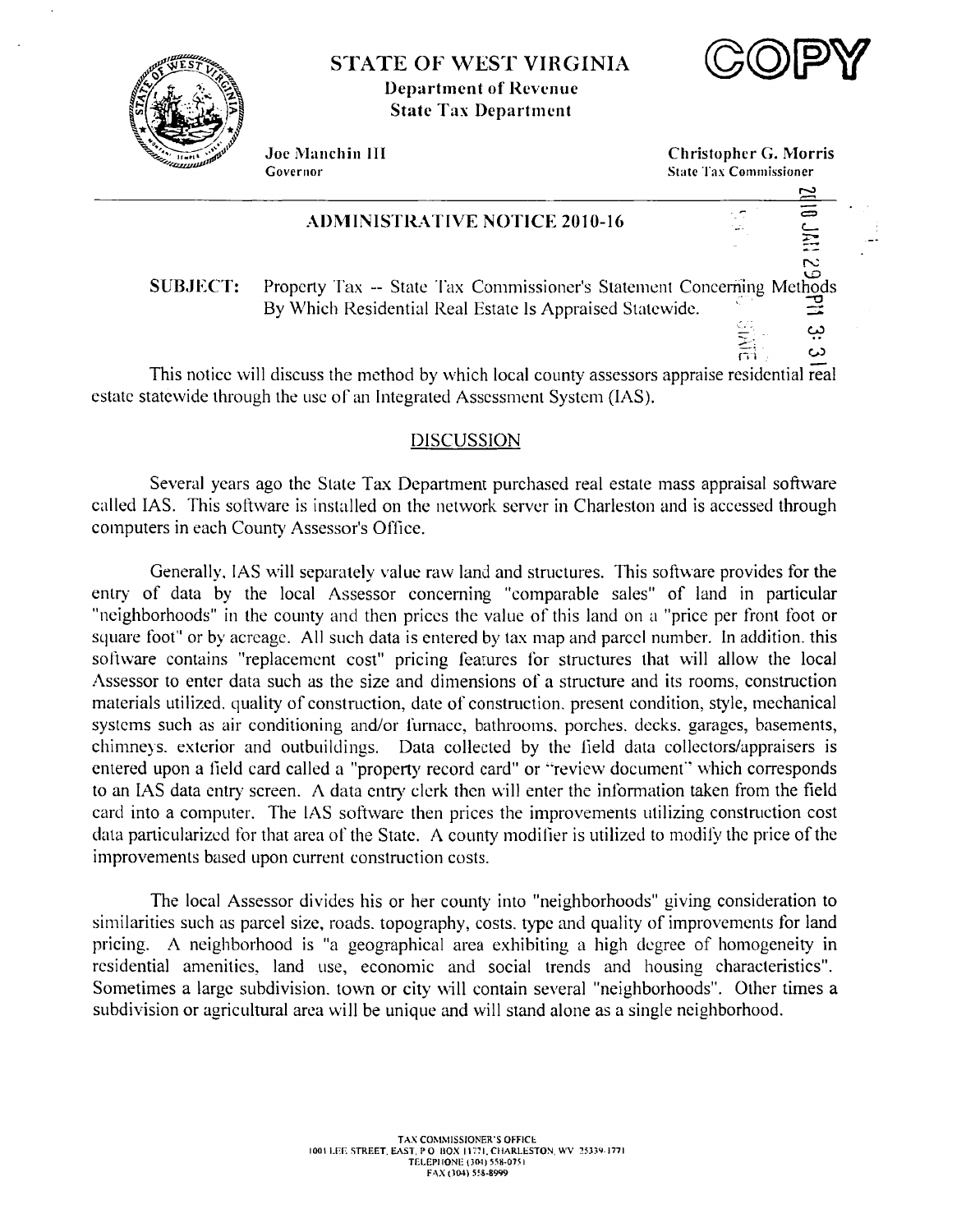#### **~tclministrati\lc Notice 201 0-1** *6* **Page 2**

The County Clerk prepares a "Certificate of Transfer" which will state change of ownership. legal description and whether the transfer is deed stamp exempt or not and whether consideration was paid. The County Clerk provides these "Certificates ol'Transfer" to the Assessor.

The Assessor will receive a copy of the "Certificate of Transfer" for cach such conveyance. The Assessor, by tax map and parcel number, will enter into the computer these "transfers" indicating the "consideration" paid for a particular parcel but also indicating by "validity code" whether the sale is a "valid sale", "involved additional parcels", "not open market", "changed after sale". "related person", "forced sale". "land contract". "construction costs" or "included personal property".

Based upon the "transfer" values, that are identified by the Assessor as being valid armslength sales as defined by State law. the Assessor will generate a "pricc per front foot or square foot" for smaller parcels or a monetary per acre value for larger parcels in each neighborhood. Again all data is entered by tax map and parccl number. In those "neighborhoods" where there have been insufficient numbers of "transfers" of unimproved land to generate a "pricc per front foot or square foot" or a monetary per acre value, the Assessor will take a valid "transfer" price for an improved parcel, value the improvements and subtract the price of the improvements to arrive at a value for the land. This method, commonly referred to as a "land residual method", will then generate a "price per front foot" or a per acre value for the raw land in that neighborhood. Each parcel is physically reviewed and adjustments applied to reflect individual variations with each neighborhood.

Mapping is crucial to any mass appraisal. The county tax maps have been generated over the years utilizing recorded plats, recorded dcscriptions and aerial photography. Tas map and parcel numbers are assigned to each parcel in the county. Based upon lot measurement or acreage derived by mapping. lot dimensions or acreage is entered into the IAS system by tax map and parcel number for each lot or parcel. The "price per front foot" or acreage value for the neighborhood is then applied to cach lot or parccl in the neighborhood, as the case may be. to arrive at an appraised value for the land. This appraised value will reflect market value for the subject land.

Field data collection is the key to "pricing" an improvement. The field data collector or appraiser will visit the structure. He will note on the "property record card" the type of structure. the exterior walls, the style of the structure, the age of the structure, the living accommodations to include total number of rooms. bedrooms. family rooms. plumbing. basement, heating, attic. physical condition. other features such as recreation room area. finished basement living area, basement garage, unfinished area, grade factor, cost and design factor and CDU (condition. desirability and utility factor). The field data collector or appraiser will measure the structure and other structures on the lot or parcel and notc on the "property record card" the dimensions of each structure and will draw a ground floor sketch of the dwelling or main structure and additions. Finally, the field data collector or appraiser will visit the "other buildings and yard improvements" and note on the "property record card" the "type code", "quantity", "year". "size". "grade". and "condition" of the other improvements. The data entered on the "property record card" or "review document" is then entered into the **I.AS** system by the data entry clerk and thc **IAS** system then generates the dcpreciated replacement cost value, which is market value of the improvements.